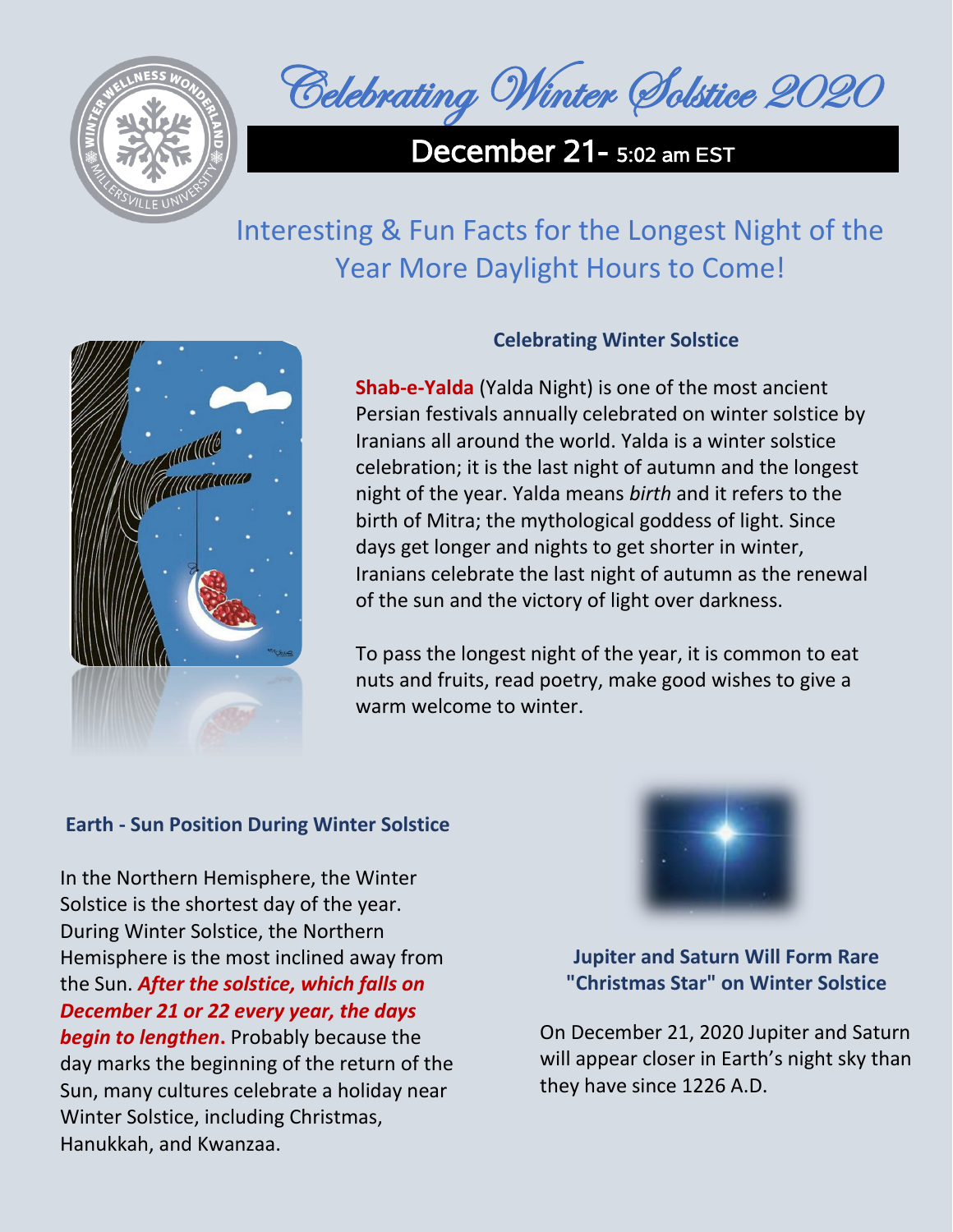

Position of the Sun and Earth During Seasonal Changes



View of Solstice from Space

*Information prepared by* Dr. Sepi Yalda, Earth Sciences

The following data was abstracted from *Philadelphia, Pennsylvania, USA-Sunrise, Sunset and Daylength* from [timeanddate.com.](https://www.timeanddate.com/sun/usa/philadelphia?month=3&year=2021) The last column pictured represents the increasing difference in daylength from the first day of winter, 2020, through the first day of spring, 2021.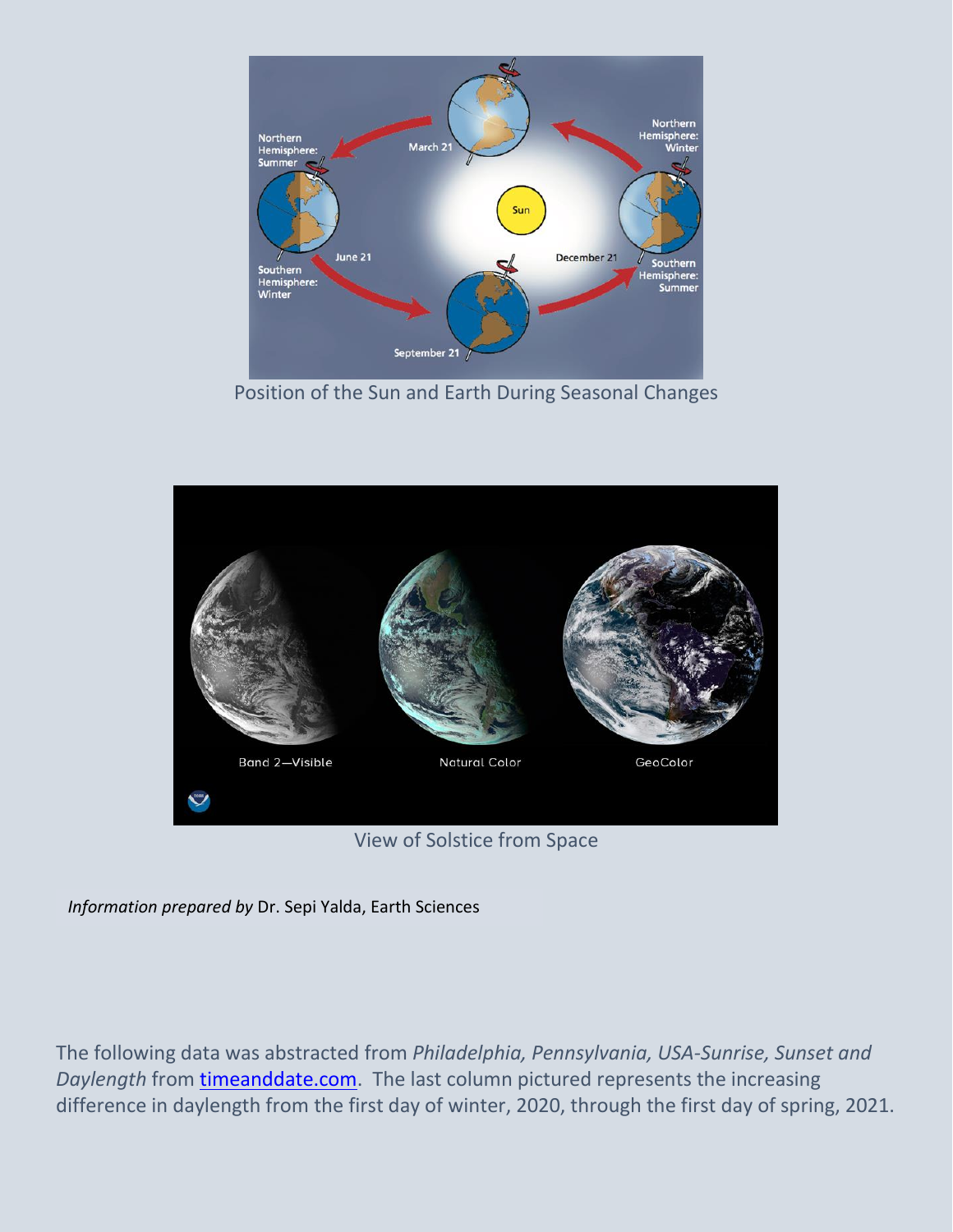| 2020       | Sunrise/Sunset                               |                       | Daylength |         |
|------------|----------------------------------------------|-----------------------|-----------|---------|
| <b>Dec</b> | Sunrise                                      | Sunset                | Length    | Diff.   |
| $21 -$     | 7:19 am $\sim$ (120°)                        | 4:39 pm $\sim$ (240°) | 9:19:59   | $<$ 1s  |
| $22 -$     | $7:19 \text{ am } \rightarrow (120^{\circ})$ | 4:39 pm $\sim$ (240°) | 9:20:02   | $+0:03$ |
| $23 -$     | 7:19 am $\rightarrow$ (120°)                 | 4:40 pm $\sim$ (240°) | 9:20:10   | $+0:07$ |
| $24 -$     | $7:20 \text{ am } \rightarrow (120^{\circ})$ | 4:40 pm $\sim$ (240°) | 9:20:21   | $+0:11$ |
| $25 -$     | 7:20 am $\rightarrow$ (120°)                 | 4:41 pm $\sim$ (240°) | 9:20:36   | $+0.14$ |
| $26 -$     | $7:21$ am $\rightarrow$ (120°)               | 4:42 pm $\sim$ (240°) | 9:20:54   | $+0.18$ |
| $27 -$     | $7:21$ am $\rightarrow$ (120°)               | 4:42 pm $\sim$ (240°) | 9:21:17   | $+0:22$ |
| $28 -$     | 7:21 am $\rightarrow$ (120°)                 | 4:43 pm $\sim$ (240°) | 9:21:44   | $+0.26$ |
| $29 -$     | 7:21 am $\rightarrow$ (120°)                 | 4:44 pm $\sim$ (240°) | 9:22:14   | $+0:30$ |
| $30 -$     | $7:22$ am $\rightarrow$ (120°)               | 4:44 pm $\sim$ (240°) | 9:22:49   | $+0:34$ |
| $31 -$     | $7:22$ am $\rightarrow$ (120°)               | 4:45 pm $\sim$ (240°) | 9:23:27   | $+0:38$ |

| 2021   | Sunrise/Sunset                 |                          | Daylength |         |
|--------|--------------------------------|--------------------------|-----------|---------|
| Jan    | Sunrise                        | Sunset                   | Length    | Diff.   |
|        |                                |                          |           |         |
| $3 -$  | $7:22$ am $\rightarrow$ (120°) | 4:48 pm $\sim$ (241°)    | 9:25:43   | $+0:49$ |
| $4 -$  | 7:22 am $\rightarrow$ (119°)   | 4:49 pm $\sim$ (241°)    | 9:26:36   | $+0:52$ |
| $5 -$  | 7:22 am $\rightarrow$ (119°)   | 4:50 pm $\sim$ (241°)    | 9:27:32   | $+0:56$ |
| $6 -$  | 7:22 am $\rightarrow$ (119°)   | 4:51 pm $\sim$ (241°)    | 9:28:32   | $+0:59$ |
| $7 -$  | $7:22$ am $\rightarrow$ (119°) | 4:52 pm $\sim$ (241°)    | 9:29:35   | $+1:03$ |
| $8 -$  | 7:22 am $\sim$ (119°)          | 4:53 pm $\sim$ (241°)    | 9:30:42   | $+1:06$ |
| $9 -$  | 7:22 am $\rightarrow$ (118°)   | 4:54 pm $\sim$ (242°)    | 9:31:52   | $+1:10$ |
| $10 -$ | 7:21 am $\rightarrow$ (118°)   | 4:55 pm $\sim$ (242°)    | 9:33:06   | $+1:13$ |
| $11 -$ | 7:21 am $\rightarrow$ (118°)   | 4:56 pm $\sim$ (242°)    | 9:34:22   | $+1:16$ |
| $12 -$ | 7:21 am $\rightarrow$ (118°)   | 4:57 pm $\sim$ (242°)    | 9:35:42   | $+1:19$ |
| $13 -$ | 7:21 am $\rightarrow$ (118°)   | 4:58 pm $\sim$ (242°)    | 9:37:05   | $+1:22$ |
| $14 -$ | 7:20 am $\rightarrow$ (117°)   | 4:59 pm $\sim$ (243°)    | 9:38:31   | $+1:25$ |
| $15 -$ | 7:20 am $\rightarrow$ (117°)   | $5:00 \text{ pm}$ (243°) | 9:40:00   | $+1:28$ |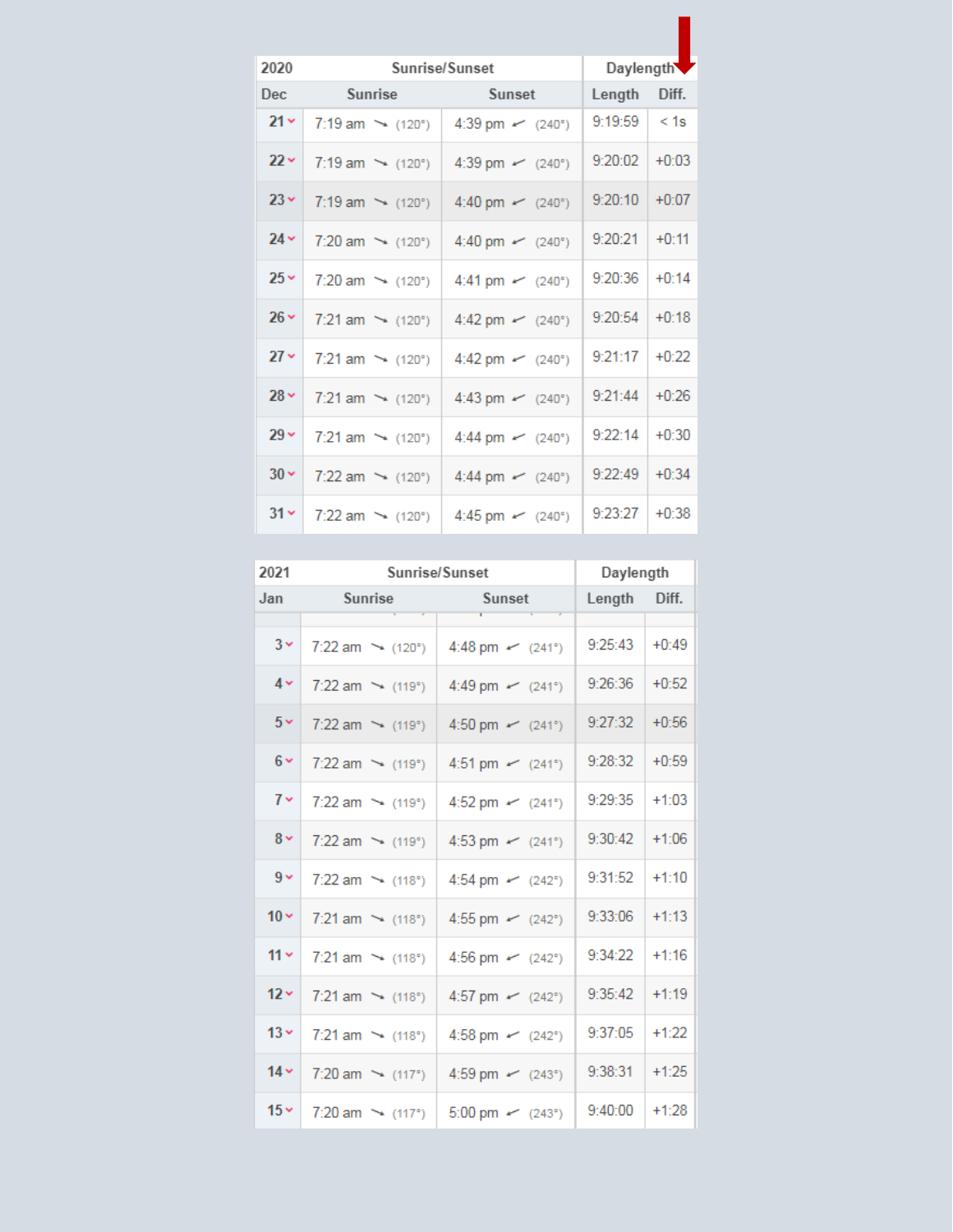| 2021           | Sunrise/Sunset                 |                       | Daylength           |  |
|----------------|--------------------------------|-----------------------|---------------------|--|
| Jan            | Sunrise                        | Sunset                | Diff.<br>Length     |  |
| $16 -$         | 7:19 am $\rightarrow$ (117°)   | 5:01 pm $\sim$ (243°) | 9:41:31<br>$+1:31$  |  |
| $17 -$         | 7:19 am $\rightarrow$ (117°)   | 5:02 pm $\sim$ (244°) | 9:43:06<br>$+1:34$  |  |
| $18 -$         | 7:19 am $\rightarrow$ (116°)   | 5:03 pm $\sim$ (244°) | $+1:37$<br>9:44:43  |  |
| $19 -$         | 7:18 am $\rightarrow$ (116°)   | 5:04 pm $\sim$ (244°) | 9:46:23<br>$+1:39$  |  |
| $20 -$         | 7:17 am $\rightarrow$ (116°)   | 5:06 pm $\sim$ (244°) | $+1:42$<br>9:48:06  |  |
| $21 -$         | 7:17 am $\rightarrow$ (115°)   | 5:07 pm $\sim$ (245°) | $+1:45$<br>9:49:51  |  |
| $22 -$         | 7:16 am $\sim$ (115°)          | 5:08 pm $\sim$ (245°) | 9:51:38<br>$+1:47$  |  |
| $23 -$         | 7:16 am $\rightarrow$ (115°)   | 5:09 pm $\sim$ (245°) | 9:53:28<br>$+1:49$  |  |
| $24 -$         | 7:15 am $\rightarrow$ (114°)   | 5:10 pm $\sim$ (246°) | 9:55:20<br>$+1:52$  |  |
| $25 -$         | 7:14 am $\rightarrow$ (114°)   | 5:11 pm $\sim$ (246°) | 9:57:15<br>$+1:54$  |  |
| $26 -$         | 7:13 am $\rightarrow$ (114°)   | 5:13 pm $\sim$ (246°) | 9:59:11<br>$+1:56$  |  |
| $27 -$         | 7:13 am $\rightarrow$ (113°)   | 5:14 pm $\sim$ (247°) | 10:01:10<br>$+1:58$ |  |
| $28 -$         | 7:12 am $\rightarrow$ (113°)   | 5:15 pm $\sim$ (247°) | 10:03:11<br>$+2:00$ |  |
| $29 -$         | 7:11 am $\rightarrow$ (113°)   | 5:16 pm $\sim$ (247°) | 10:05:13<br>$+2:02$ |  |
| $30 \times$    | 7:10 am $\rightarrow$ (112°)   | 5:17 pm $\sim$ (248°) | 10:07:18<br>$+2:04$ |  |
| $31 -$         | 7:09 am $\rightarrow$ (112°)   | 5:19 pm $\sim$ (248°) | 10:09:24<br>$+2:06$ |  |
| 2021           |                                | Sunrise/Sunset        | Daylength           |  |
| Feb            | Sunrise                        | Sunset                | Length<br>Diff.     |  |
| $1 -$          | 7:08 am $\sim$ (112°)          | 5:20 pm $\sim$ (249°) | 10:11:32<br>$+2:08$ |  |
| 2 <sub>Y</sub> | 7:07 am $\rightarrow$ (111°)   | 5:21 pm $\sim$ (249°) | 10:13:42<br>$+2:09$ |  |
| $3 \times$     | 7:06 am $\rightarrow$ (111°)   | 5:22 pm $\sim$ (249°) | 10:15:53<br>$+2:11$ |  |
| $4 -$          | $7:05$ am $\rightarrow$ (110°) | 5:23 pm $\sim$ (250°) | 10:18:06<br>$+2:12$ |  |
| $5 -$          | 7:04 am $\rightarrow$ (110°)   | 5:25 pm $\sim$ (250°) | 10:20:20<br>$+2:14$ |  |
| $6 -$          | 7:03 am $\rightarrow$ (110°)   | 5:26 pm $\sim$ (251°) | 10:22:36<br>$+2:15$ |  |
| $7 -$          | 7:02 am $\rightarrow$ (109°)   | 5:27 pm $\sim$ (251°) | 10:24:54<br>$+2:17$ |  |
| $8 -$          | 7:01 am $\sim$ (109°)          | 5:28 pm $\sim$ (251°) | 10:27:12<br>$+2:18$ |  |
| $9 -$          | 7:00 am $\sim$ (108°)          | 5:29 pm $\sim$ (252°) | 10:29:32<br>$+2:19$ |  |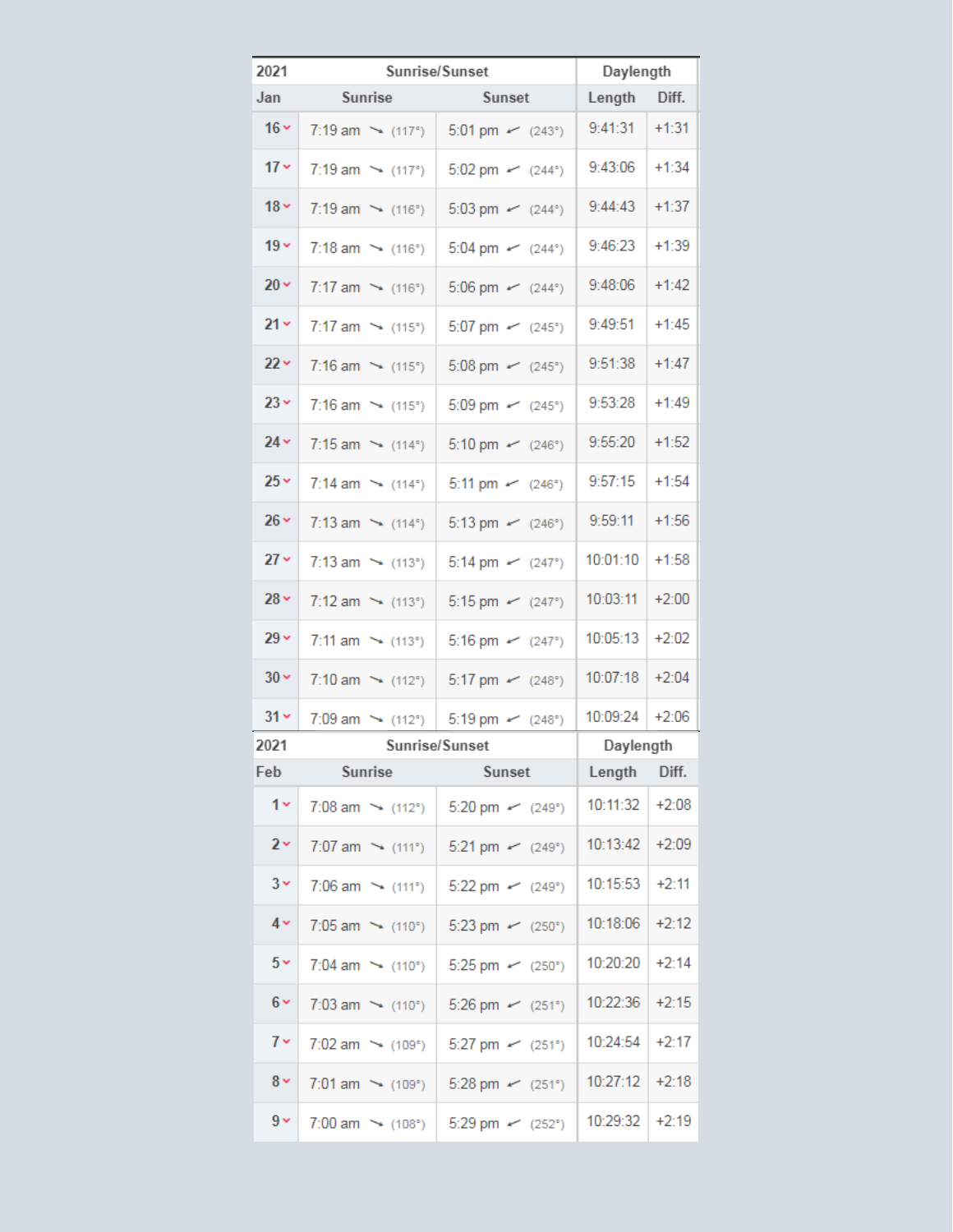| 2021        | Sunrise/Sunset               |                             | Daylength |         |
|-------------|------------------------------|-----------------------------|-----------|---------|
| Feb         | Sunrise                      | Sunset                      | Length    | Diff.   |
| $10 -$      | 6:59 am $\sim$ (108°)        | 5:31 pm $\sim$ (252°)       | 10:31:53  | $+2:21$ |
| $11 -$      | 6:57 am $\rightarrow$ (107°) | 5:32 pm $\sim$ (253°)       | 10:34:15  | $+2:22$ |
| $12 -$      | 6:56 am $\rightarrow$ (107°) | 5:33 pm $\sim$ (253°)       | 10:36:39  | $+2:23$ |
| $13 -$      | 6:55 am $\rightarrow$ (107°) | 5:34 pm $\sim$ (254°)       | 10:39:03  | $+2:24$ |
| $14 -$      | 6:54 am $\rightarrow$ (106°) | 5:35 pm $\sim$ (254°)       | 10:41:29  | $+2:25$ |
| $15 -$      | 6:53 am $\sim$ (106°)        | 5:36 pm $\sim$ (255°)       | 10:43:55  | $+2:26$ |
| $16 -$      | 6:51 am $\sim$ (105°)        | 5:38 pm $\sim$ (255°)       | 10:46:22  | $+2:27$ |
| $17 -$      | 6:50 am $\rightarrow$ (105°) | 5:39 pm $\sim$ (255°)       | 10:48:50  | $+2:28$ |
| $18 -$      | 6:49 am $\rightarrow$ (104°) | 5:40 pm $\sim$ (256°)       | 10:51:19  | $+2:28$ |
| $19 -$      | 6:47 am $\sim$ (104°)        | 5:41 pm $\sim$ (256°)       | 10:53:49  | $+2:29$ |
| $20 -$      | 6:46 am $\rightarrow$ (103°) | 5:42 pm $\sim$ (257°)       | 10:56:20  | $+2:30$ |
| $21 -$      | 6:45 am $\rightarrow$ (103°) | 5:43 pm $\sim$ (257°)       | 10:58:51  | $+2:31$ |
| $22 -$      | 6:43 am $\sim$ (102°)        | 5:45 pm $\sim$ (258°)       | 11:01:22  | $+2:31$ |
| $23 -$      | 6:42 am $\rightarrow$ (102°) | 5:46 pm $\sim$ (258°)       | 11:03:55  | $+2:32$ |
| 2021        | Sunrise/Sunset               |                             | Daylength |         |
| Feb         | Sunrise                      | Sunset                      | Length    | Diff.   |
| $23 -$      | 6:42 am $\rightarrow$ (102°) | 5:46 pm $\sim$ (258°)       | 11:03:55  | $+2:32$ |
| $24 -$      | 6:40 am $\rightarrow$ (101°) | 5:47 pm $\leftarrow$ (259°) | 11:06:28  | $+2:32$ |
| $25 -$      | 6:39 am $\rightarrow$ (101°) | 5:48 pm $\leftarrow$ (259°) | 11:09:01  | $+2:33$ |
| $26 \times$ | 6:37 am $\rightarrow$ (100°) | 5:49 pm $\leftarrow$ (260°) | 11:11:35  | $+2:34$ |
| $27 -$      | 6:36 am $\rightarrow$ (100°) | 5:50 pm $\leftarrow$ (260°) | 11:14:10  | $+2:34$ |
| $28 -$      | 6:35 am $\rightarrow$ (99°)  | 5:51 pm $\leftarrow$ (261°) | 11:16:45  | $+2:34$ |